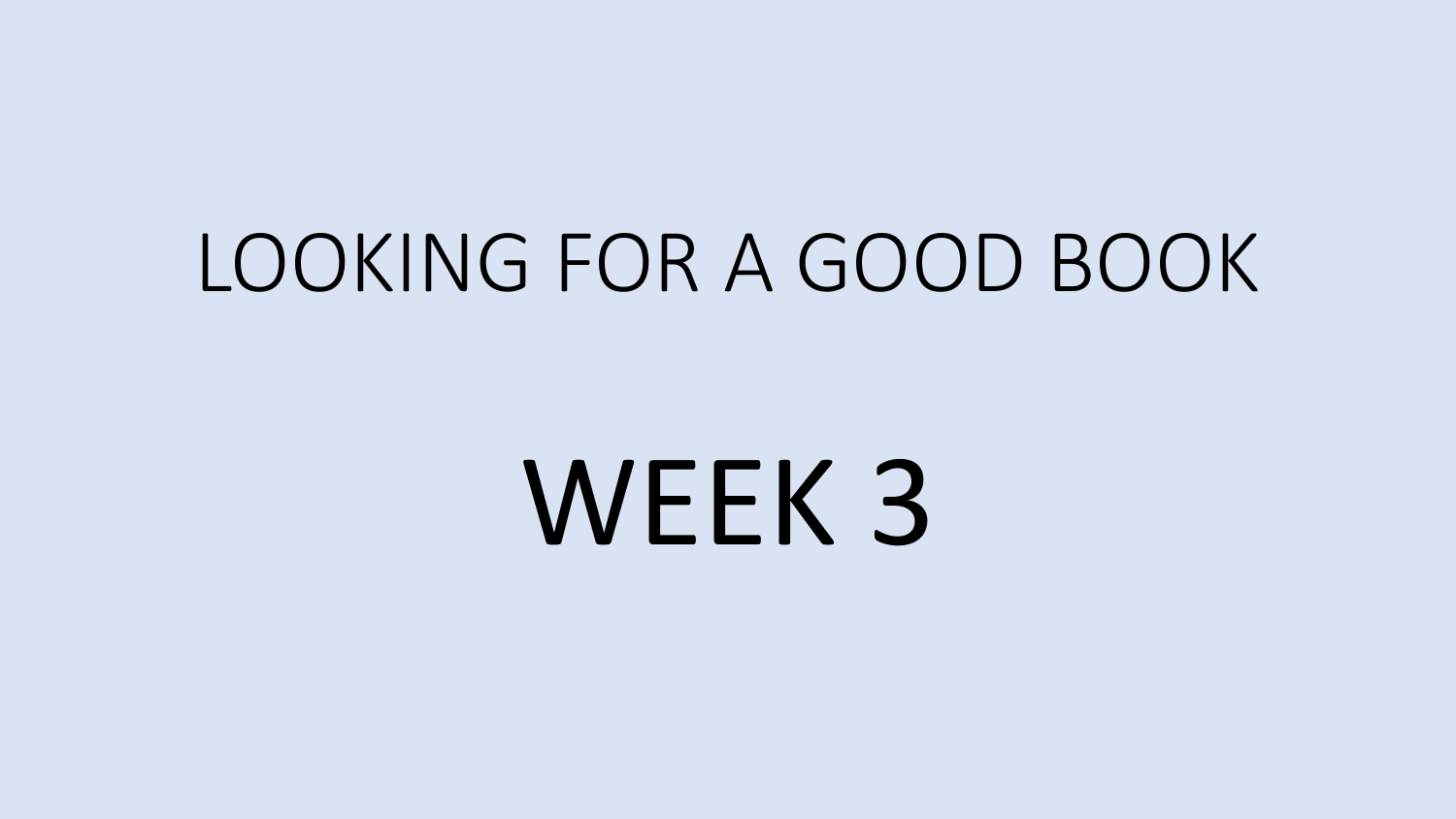#### THREE LITTLE WORDS: A MEMOIR



• **An inspiring true story of the tumultuous nine years Ashley Rhodes-Courter spent in the foster care system, and how she triumphed over painful memories and real-life horrors to ultimately find her own voice.—NON-FICTION RL-5.4 IL-UG**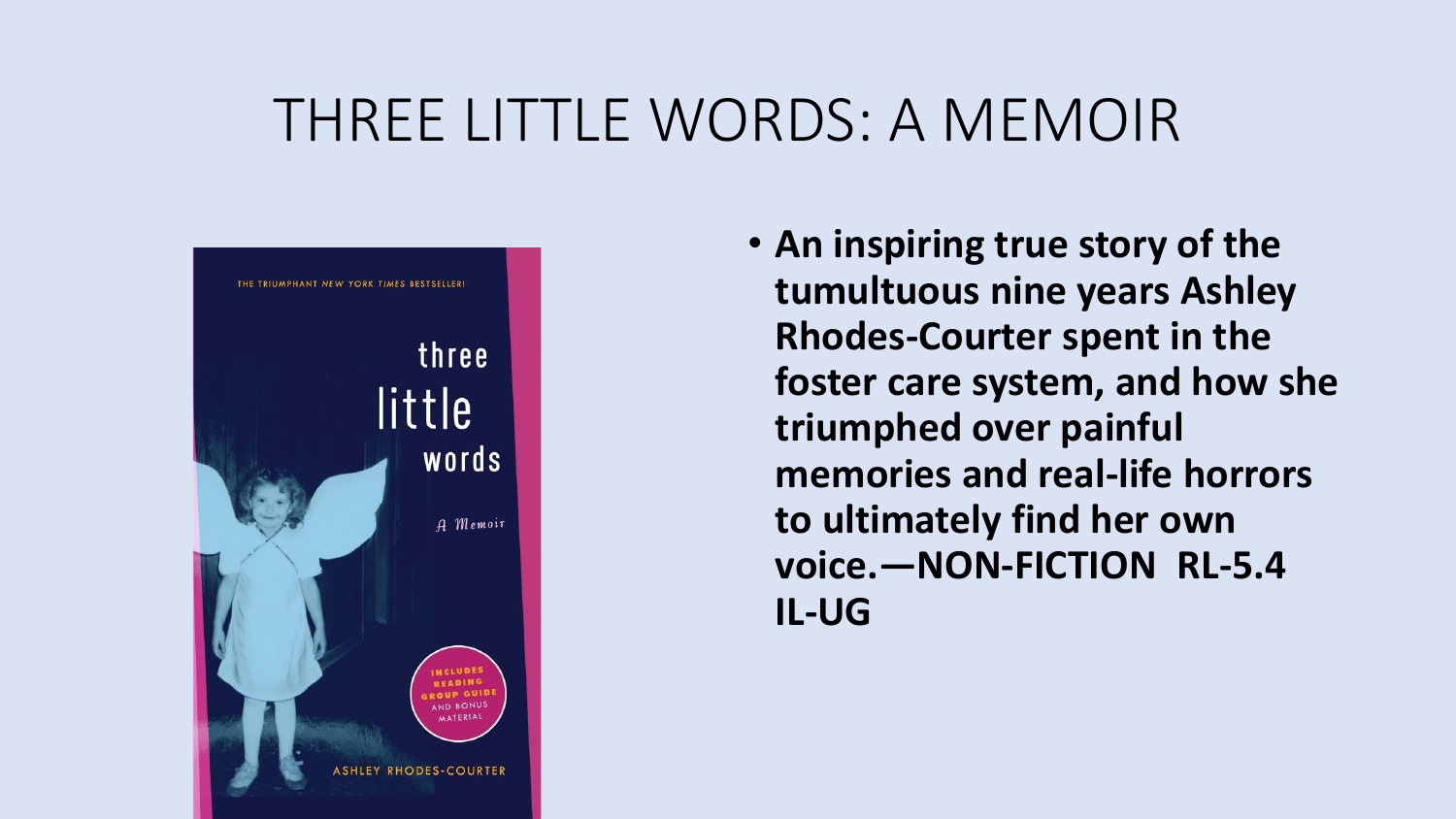#### THE LEGENDS



• In order for a football program to be legendary it requires that its players be legendary as well. In The Legends, Mark Rea writes about 50 of the most epic Ohio State football players and coaches and what made them so special. NON-FICTION IL-YA - ADULT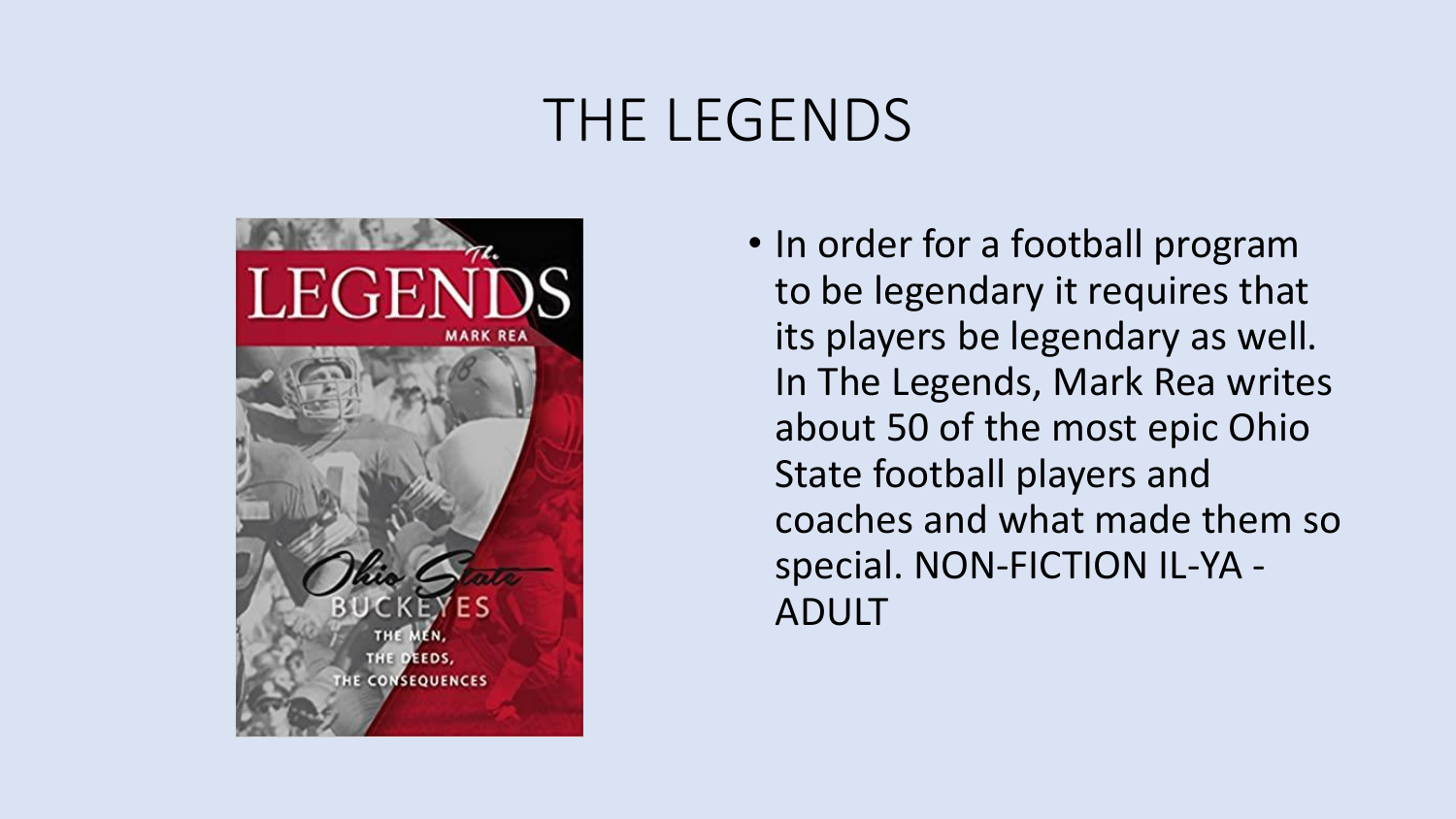#### SAVAGE SHADOWS



• Alone and blind, Eileen Ross is awakened by an intruder who savagely beats, robs and rapes her. Determined to find and identify her attacker, she sparks the police investigation, by contributing vital clues about her attacker's identity. It was largely through her identification and testimony, "The Spider-Man" rapist was caught, convicted and sentenced to fifteen years to life in prison. NON-FICTION IL –YA TO ADULT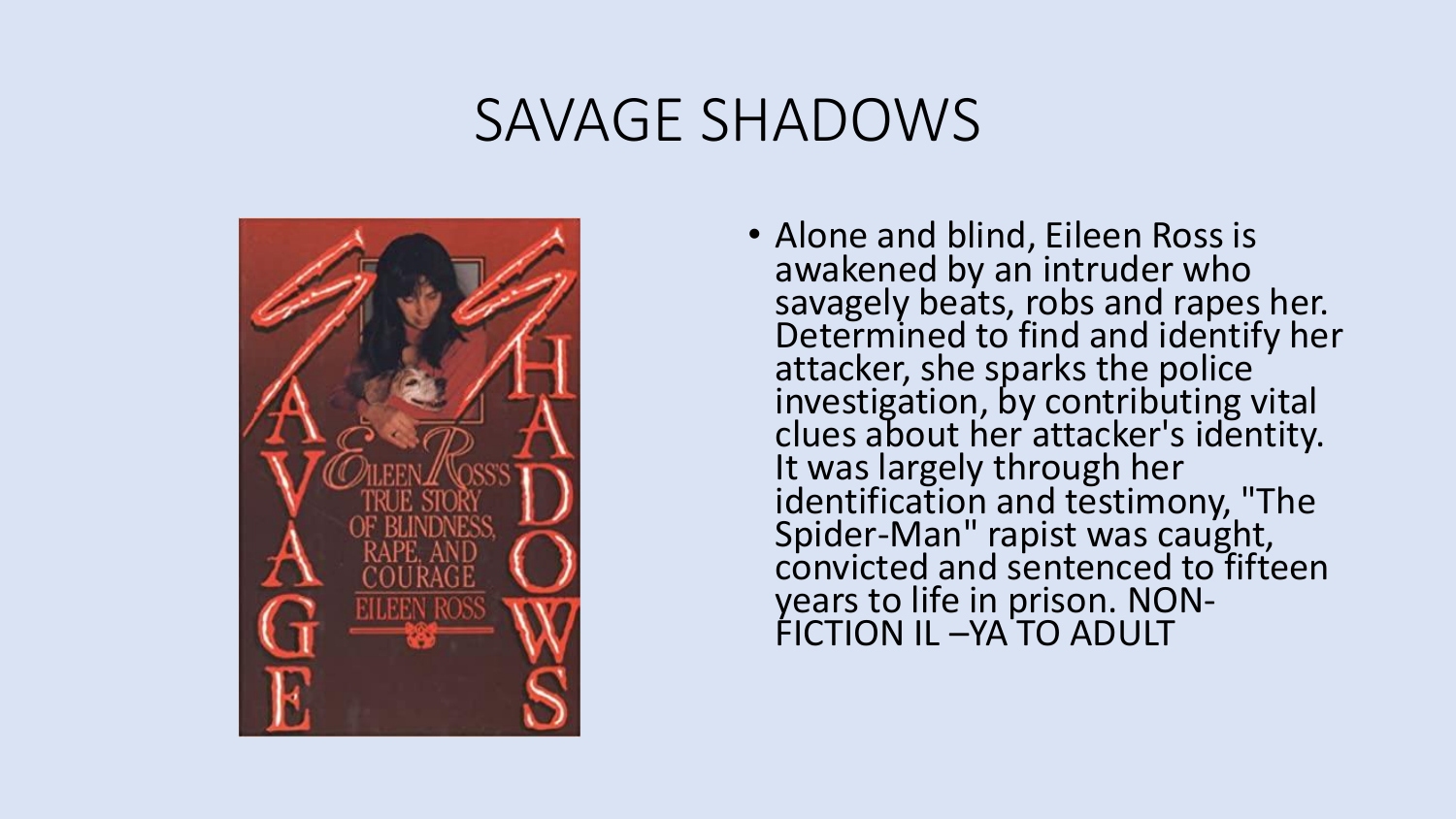### SPARK OF LIGHT



• A gunman walks into a women's reproductive health services clinic and takes all inside hostage. Police negotiator Hugh McElroy arrives on scene only to realize his fifteenyear-old daughter is at the clinic. The story takes multiple points of view, tracking each character's individual journey that led them to that moment, from a teenage pregnant girl and a radicalized gunman, to a doctor who performs abortions because of his faith.-RL-5.8 IL- UG Fiction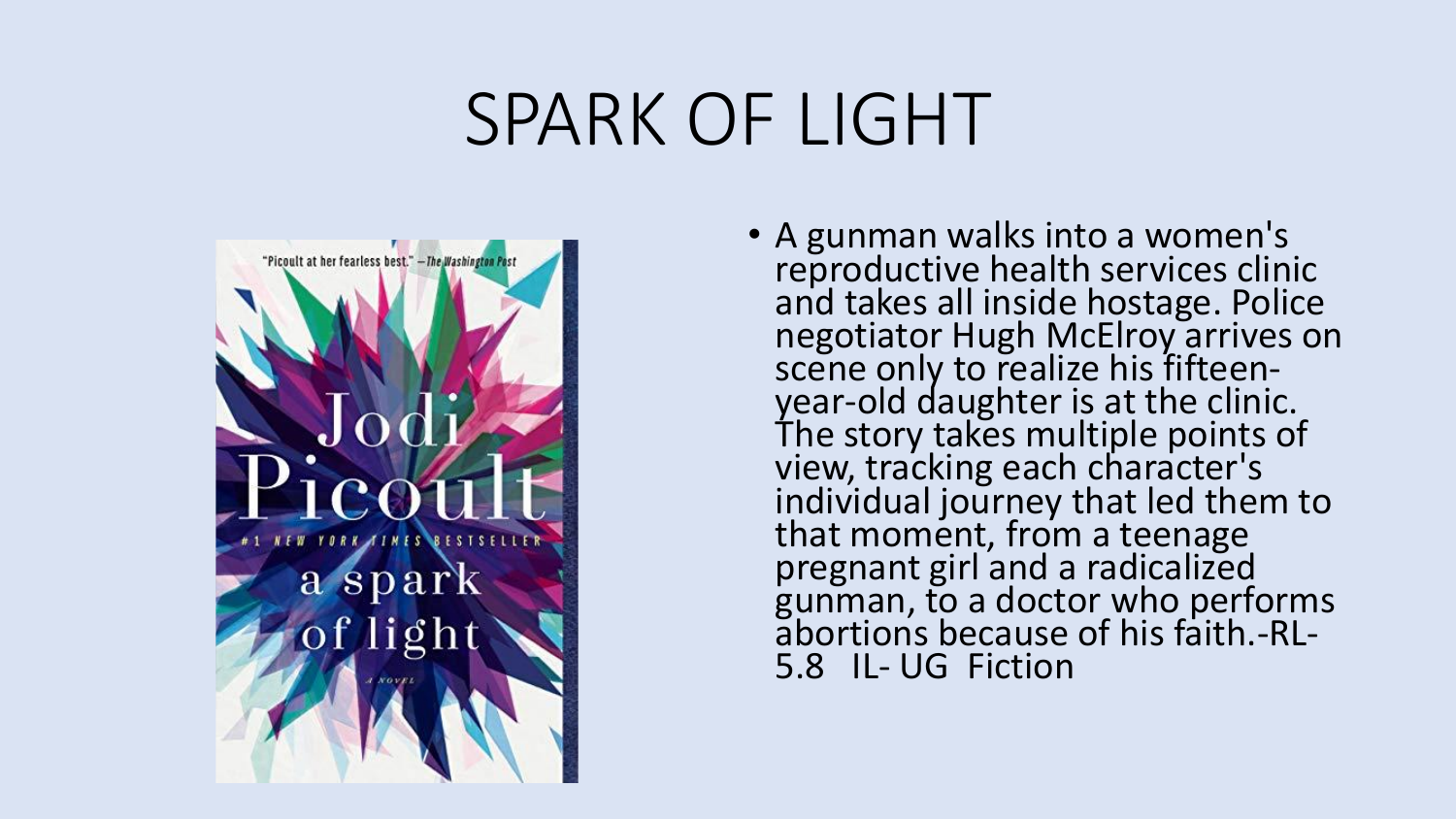#### DEVIL IN PEW NUMBER SEVEN



• Rebecca Nichols Alonzo recounts the events surrounding her father's murder, describing how a church member who refused to give up control when Rober Nichols took over as pastor tormented and threatened her family, until the night that Rebecca's life was shattered forever. NON-FICTION UG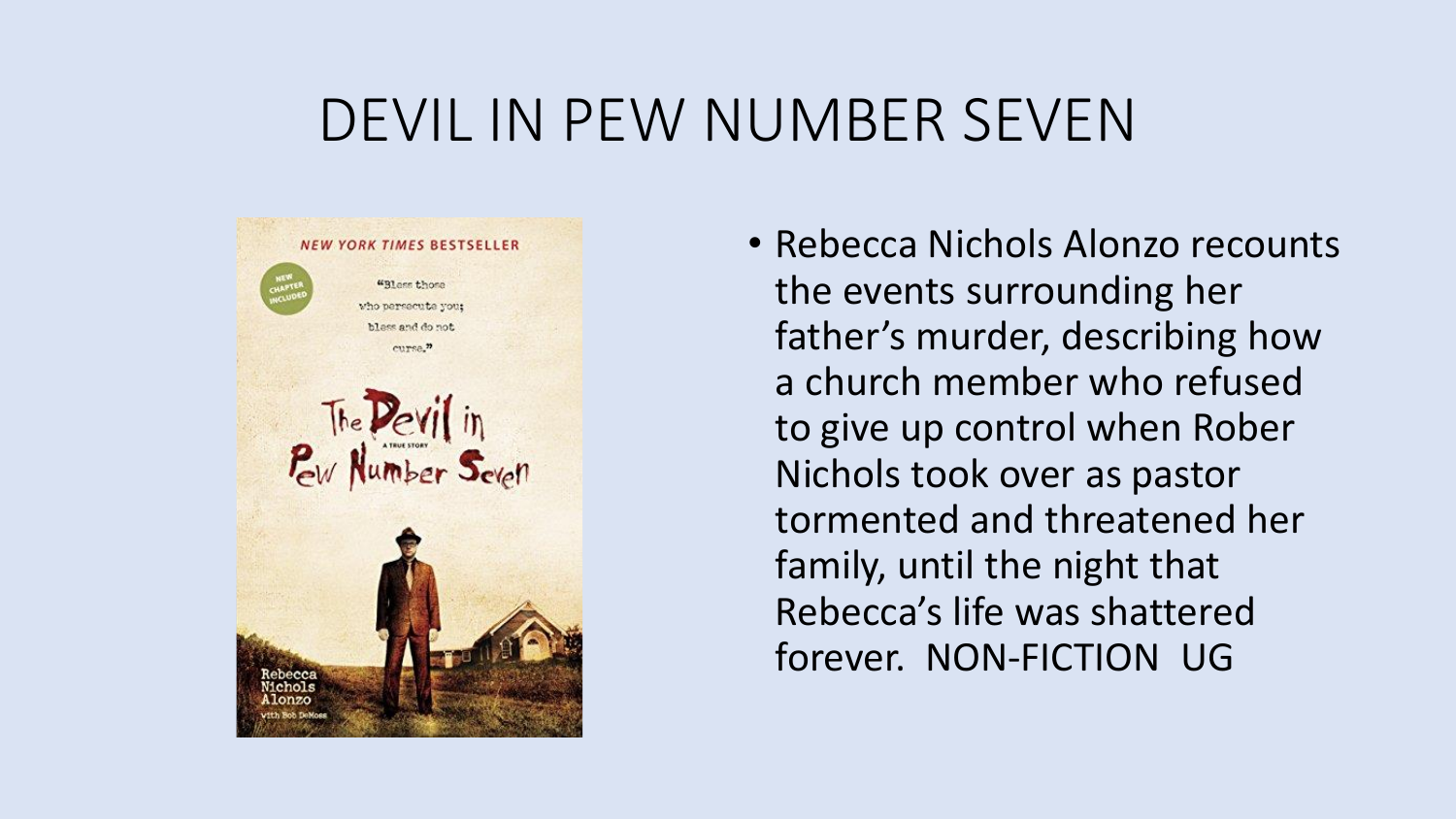# DEADFALL



• When twin brothers encounter a dying deer in the middle of a remote mountain road and find a wrecked car at the bottom of a ravine, the sounds from the trunk leads to something that puts them in the crosshairs of something darker and more sinister than their wildest nightmares.-FICTION RL 4.6 IL– 9-12.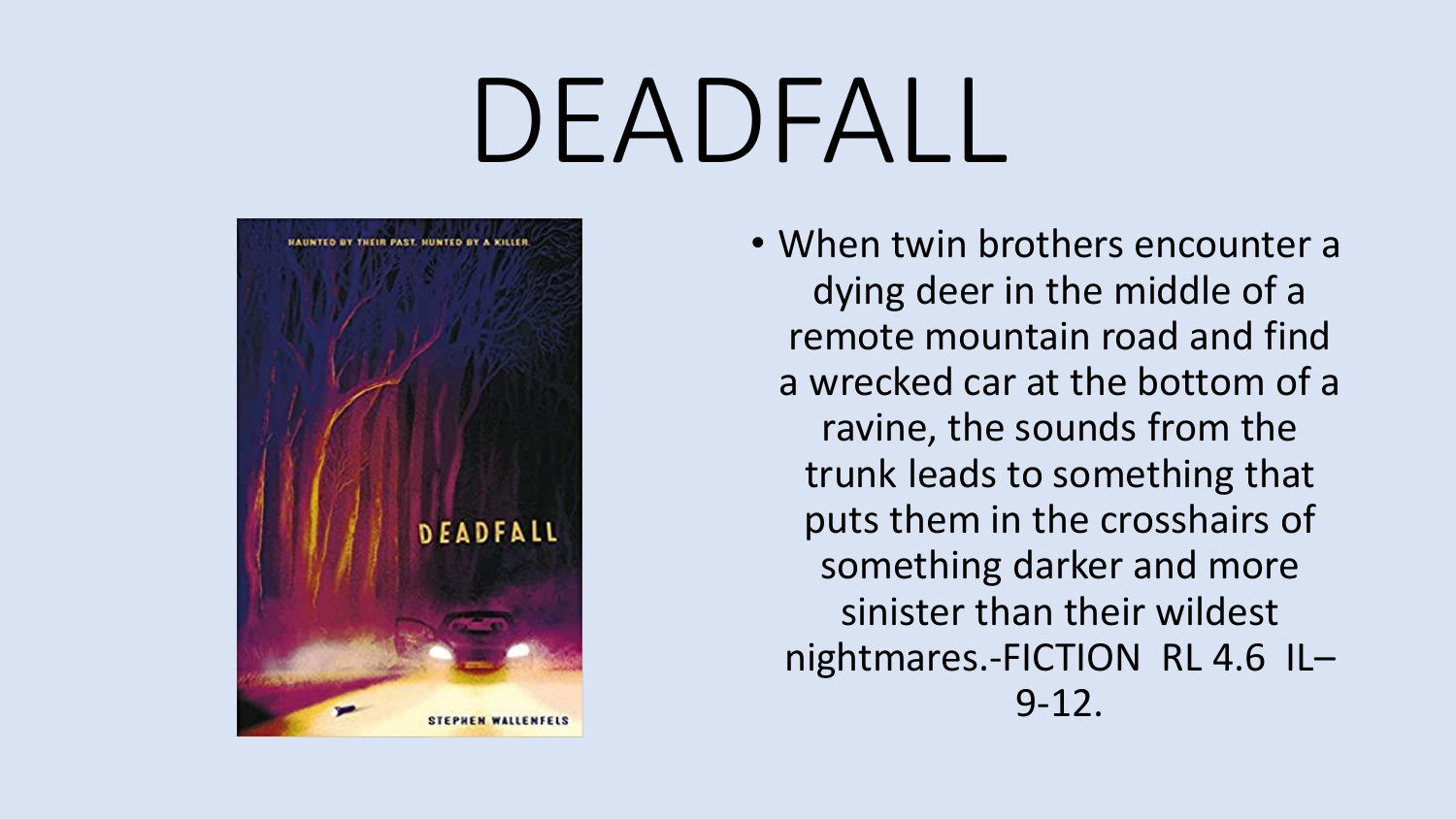## THE HILL



• **Seeking cell phone reception after a remote plane crash, city kid Jared and local Kyle scale a hill that Kyle's Cree grandmother has forbidden him to climb. Coming down the next day, the boys find that the plane has disappeared, the forest has changed, and something is hunting them. IL-MG+ RL-4.3 FICTION**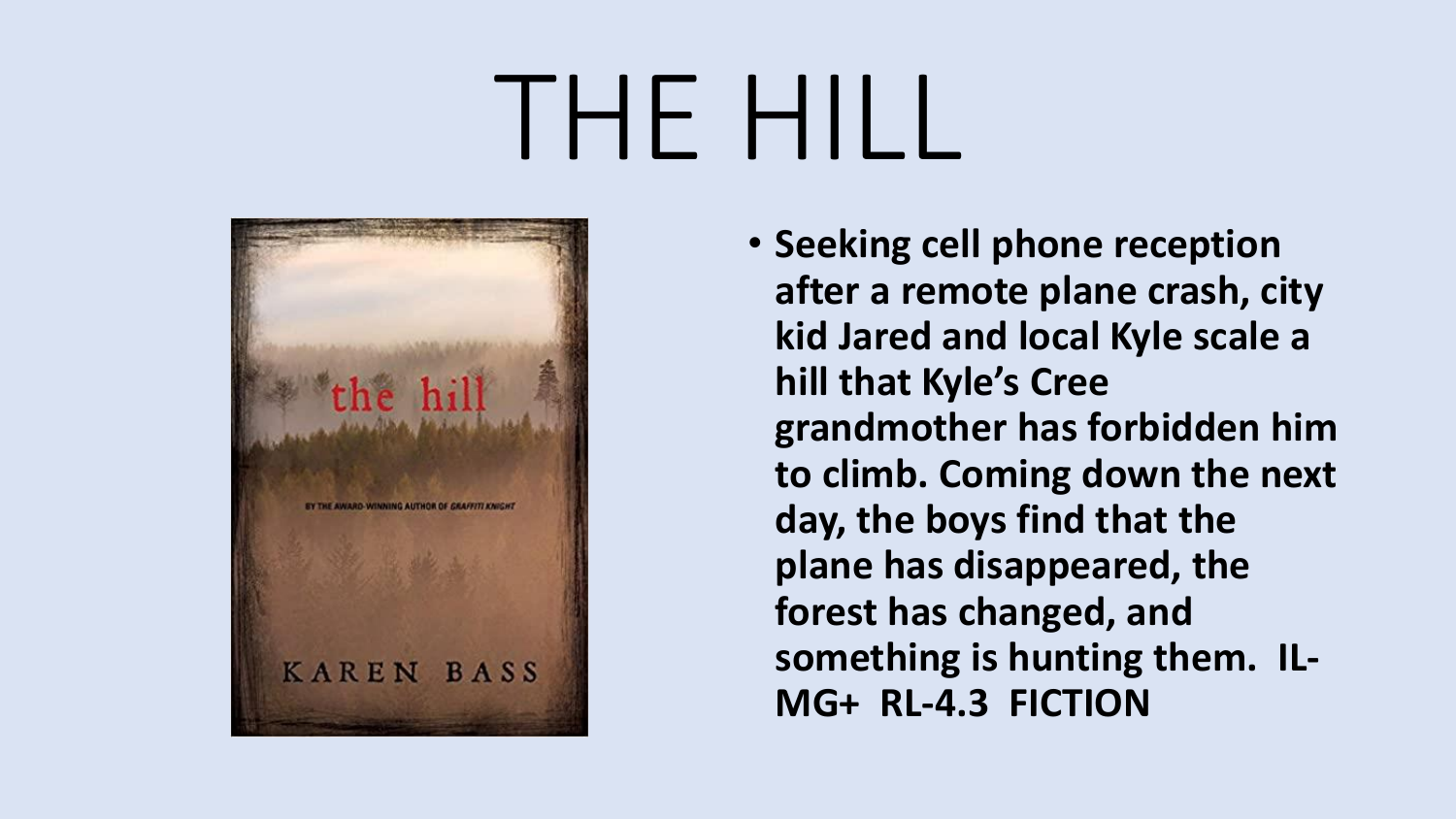### SCREAMS IN THE NIGHT



• Two Polish farmers, Otto and Julia, discover a hidden Nazi death camp in a forest near their farm. Trying to get food and water to the prisoners in transit, their plan begins to fall apart in unforeseen ways. FICTION RL-8.0 IL-6-12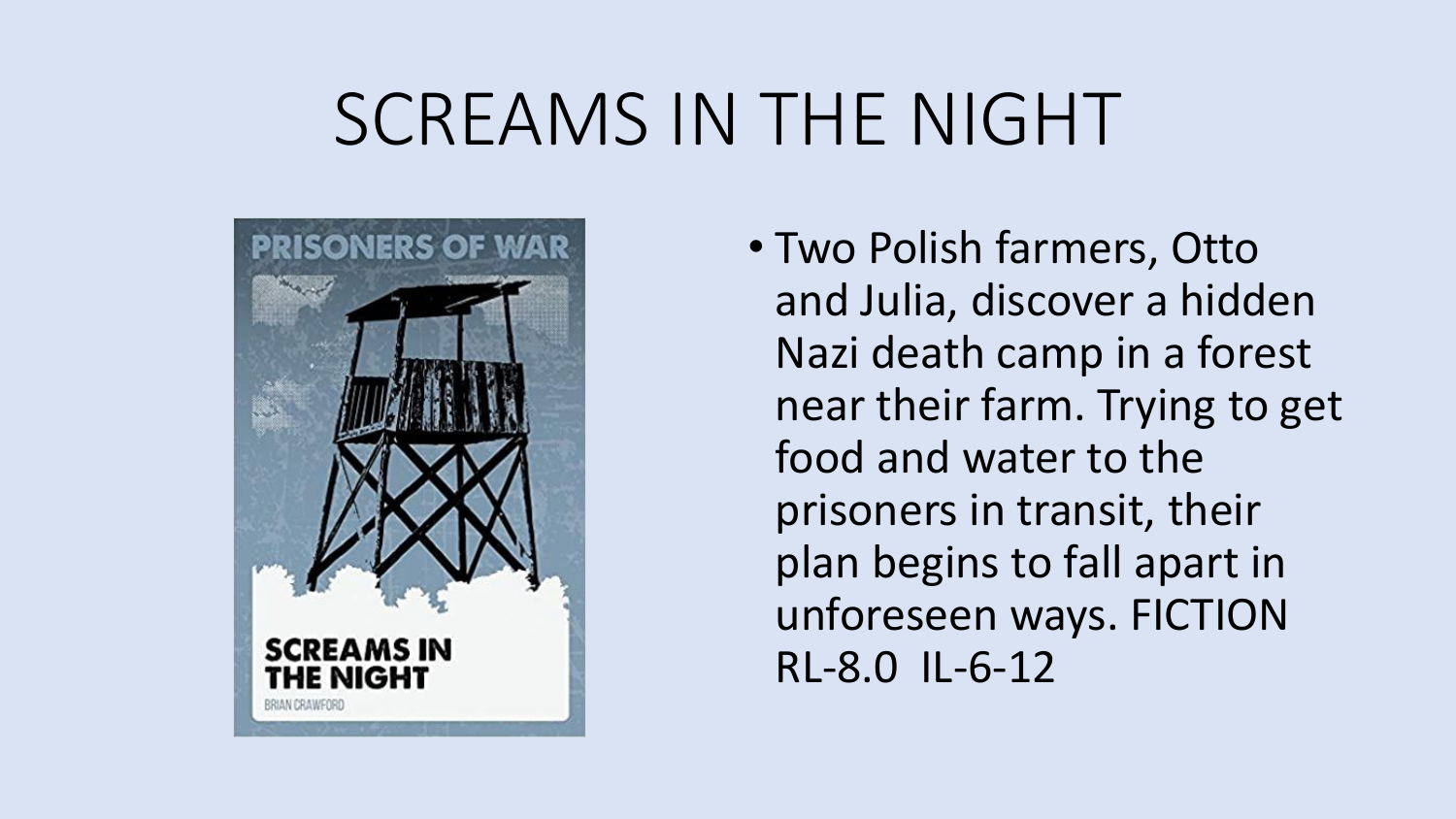## FOLLOW THE RIVER

•



A Novel Based on the True Ordeal of Mary Ingles

Mary Ingles was twenty-three, happily married, and pregnant with her third child when Shawnee Indians invaded her peaceful Virginia settlement in 1755 and kidnapped her, leaving behind a bloody massacre. For months they held her captive. But nothing could imprison her spirit.

With the rushing Ohio River as her guide, Mary Ingles walked one thousand miles through an untamed wilderness no white woman had ever seen. Based on true story. FICTION-RL-7.1 IL UG